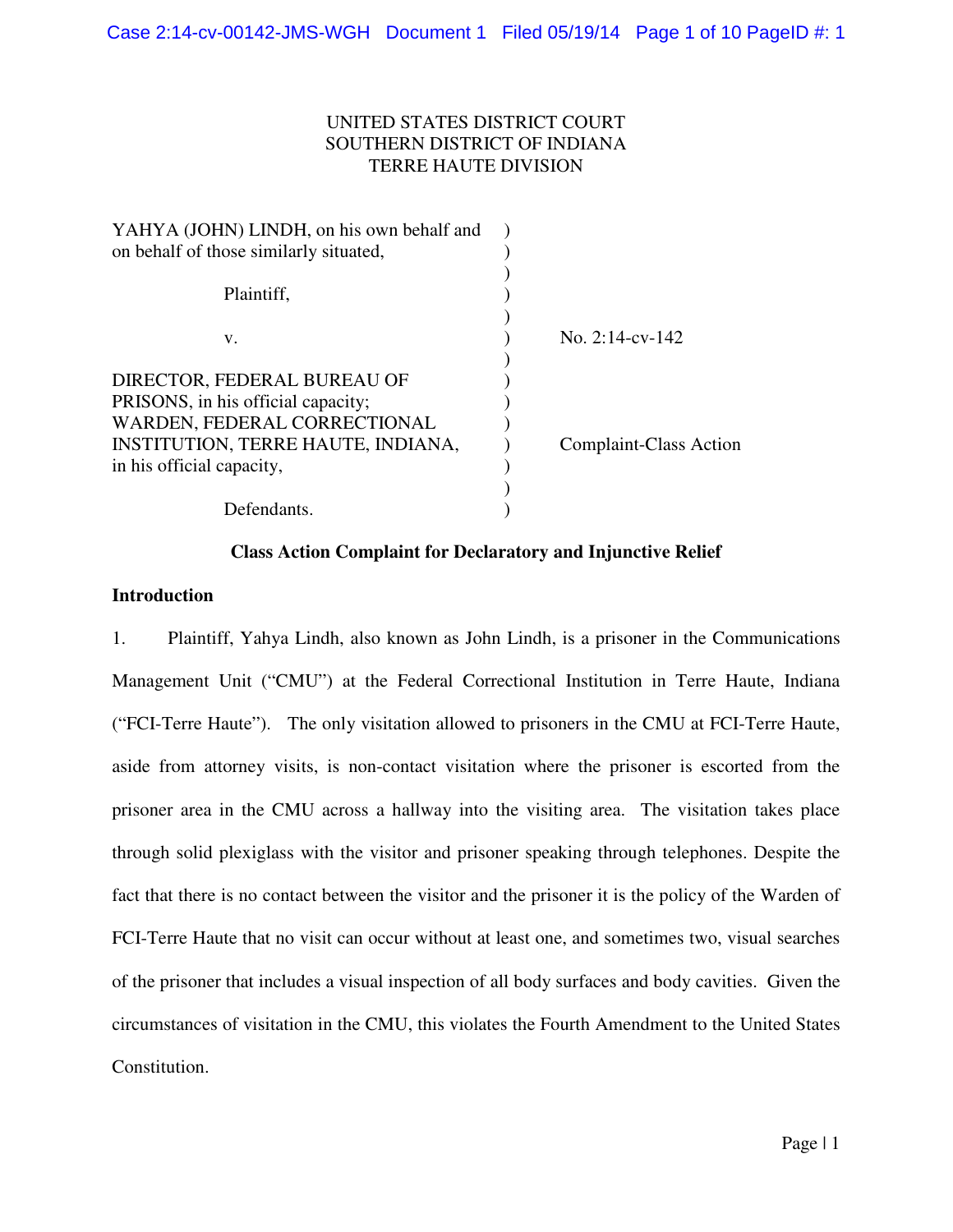Yahya Lindh is Muslim and it is a clear tenet of Islam that Muslim men are prohibited from wearing pants below their ankles. Despite this, it is a formal policy of the Director of the Federal Bureau of Prisons that "Islamic inmates may not hem or wear their pants above the ankle." This policy imposes a substantial, and unjustified, burden on the religious exercise of Mr. Lindh and all Muslim prisoners with the Federal Bureau of Prisons and violates the Religious Freedom Restoration Act ("RFRA"), 42 U.S.C. § 2000bb-1.

 2. Mr. Lindh requests the issuance of appropriate injunctive and declaratory relief on his behalf and on behalf of two classes of similarly situated persons.

### **Jurisdiction, venue, cause of action**

3. This Court has jurisdiction of this cause pursuant to 28 U.S.C. §§ 1331, 1346.

4. Venue is proper in this judicial district pursuant to 28 U.S.C. § 1391.

 5. Declaratory relief is authorized by 28 U.S.C. §§ 2201, 2202 and by Rule 57 of the Federal Rules of Civil Procedure.

 6. This action is brought pursuant to the Fourth Amendment to the United States Constitution and RFRA, 42 U.S.C. § 2000bb-1(c).

# **Parties**

7. Yahya Lindh is an adult person currently confined in the CMU at FCI Terre Haute.

 8. The Director of the Federal Bureau of Prisons is the duly appointed head of the agency and is sued pursuant to Rule 17(d) of the Federal Rules of Civil Procedure.

 9. The Warden of the Federal Correctional Institution, Terre Haute, Indiana, is the duly appointed warden of the institution within which is located the CMU and is sued pursuant to Rule 17(d) of the Federal Rules of Civil Procedure.

# **Class action allegations**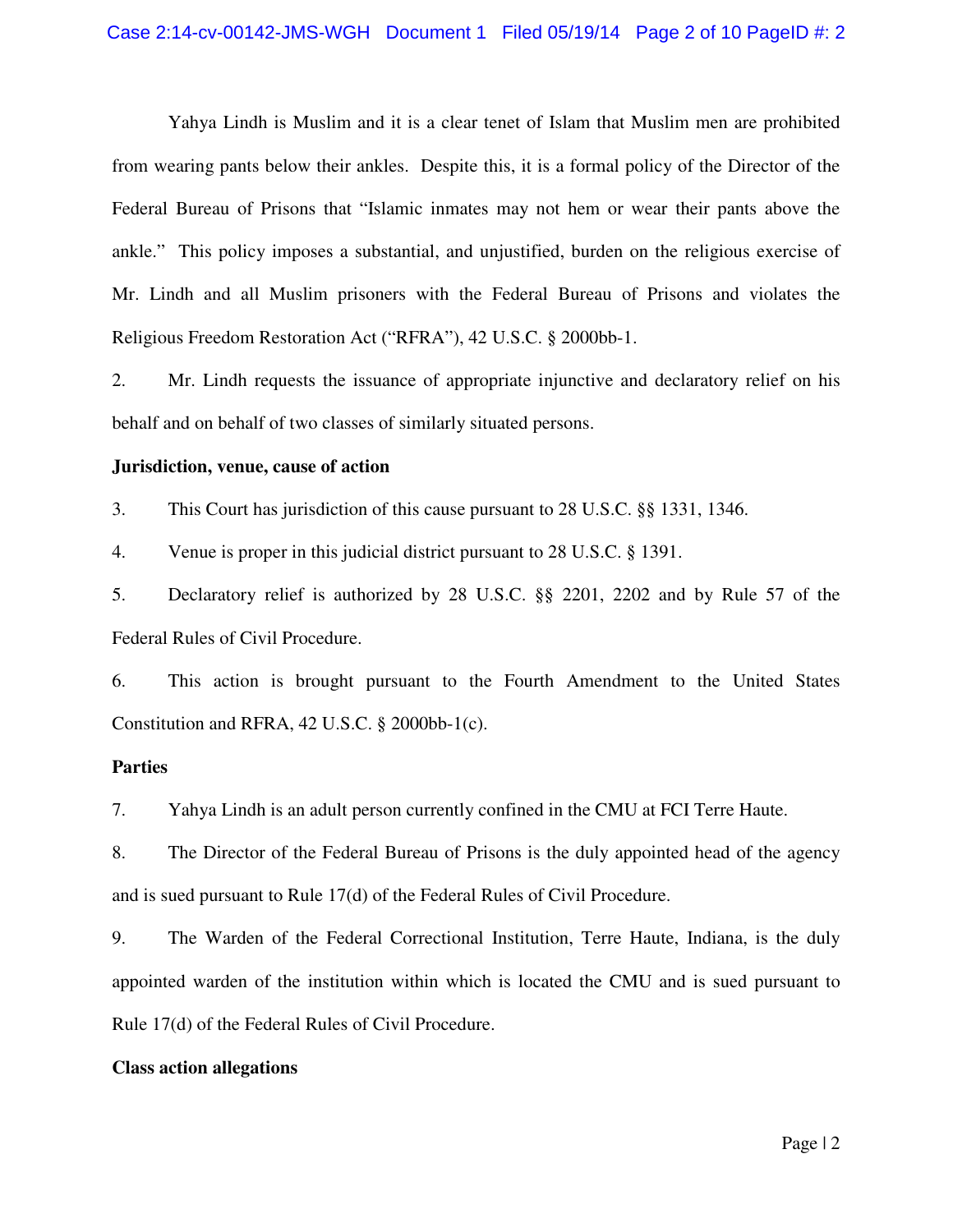10. This action is brought by plaintiff on his own behalf and on behalf of two classes of those

similarly situated pursuant to Rule 23(a) and (b)(2) of the Federal Rules of Civil Procedure.

11. The first class, denominated as Class A, is defined as:

 all persons currently and in the future confined in the Communications Management Unit at the Federal Correctional Institution – Terre Haute.

12. As defined, Class A meets all the requirements of Rule 23(a) of the Federal Rules of

Civil Procedure. Specifically:

 a. The class is so numerous that joinder of all members is impracticable. It is believed that the CMU currently holds approximately 48 prisoners and that at any one time it holds between 40 and 50 prisoners.

 b. There are questions of law or fact common to the class – whether requiring visual searches of prisoners including a visual inspection of all body surfaces and body cavities before and/or after non-contact visits violates the Fourth Amendment to the United States Constitution.

c. The claims of Mr. Lindh are typical of those of the class.

d. Mr. Lindh will fairly and adequately represent the class.

13. The further requirements of Rule 23(b)(2) are met with regard to Class A as the Warden

of FCI Terre Haute has, at all times, acted and refused to act on grounds that generally apply to

the class so that final injunctive relief or corresponding declaratory relief is appropriate with

respect to the class as a whole

14. The second class, denominated as Class B, is defined as:

all male Muslim prisoners confined within the Bureau of Prisons.

15. As defined, Class B meets all the requirements of Rule 23(a) of the Federal Rules of Civil

Procedure.

 a. The class is so numerous that joinder of all members is impracticable. The exact number of Muslim prisoners within the Bureau of Prisons is not yet known. However, the Center for Constitutional Rights reports that Muslims represent 6% of the general federal prison population, Center for Constitutional Rights, *CMUs: The Federal Prison*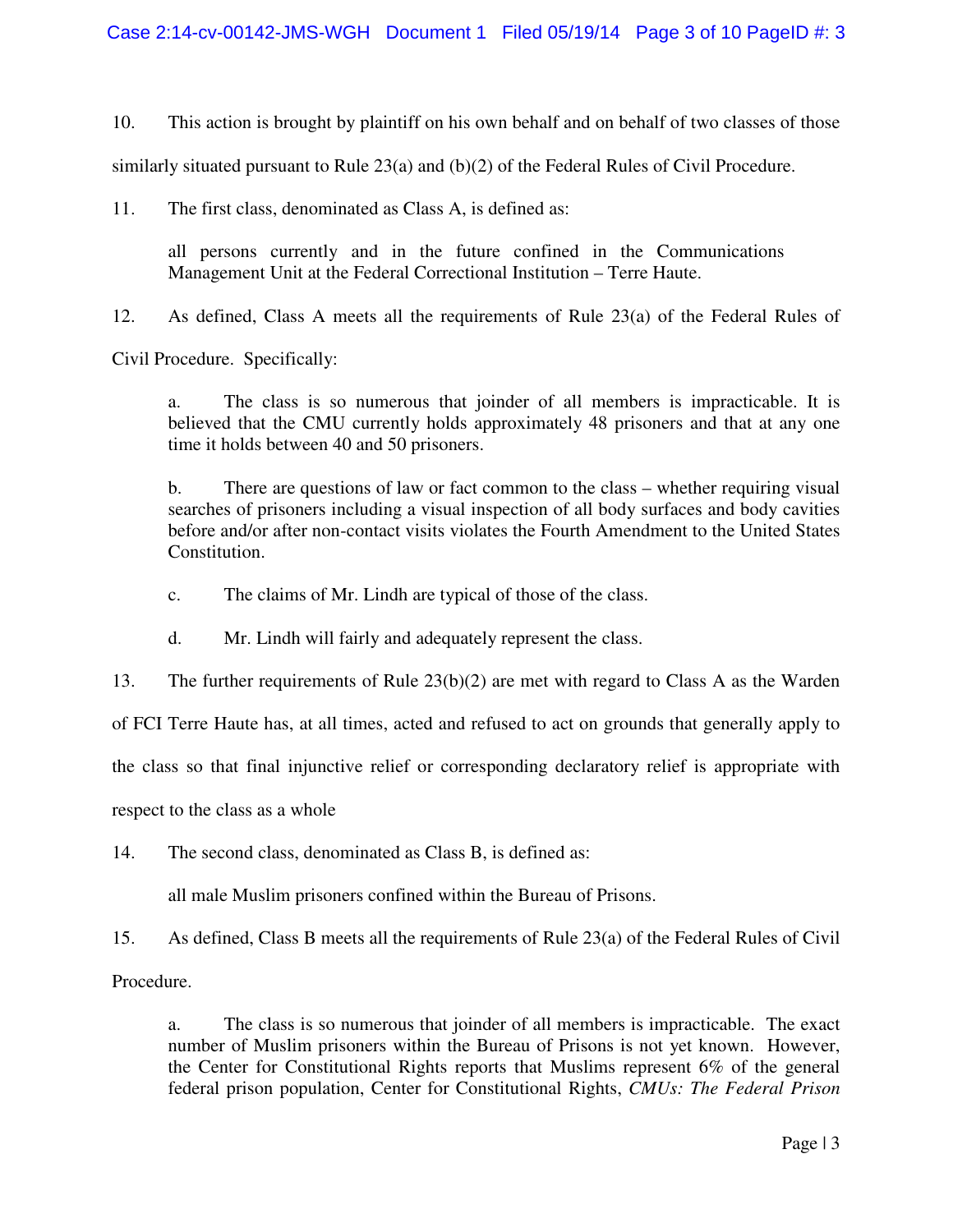*System's Experiment in Social Isolation,* http://ccrjustice.org/cmu-factsheet (last visited on May 2, 2014), and there are more than 173,000 prisoners confined in the custody of the Bureau of Prisons, with more than 32,000 other federal prisoners in either privately managed or other types of facilities. Federal Bureau of Prisons, *Statistics*, http://www.bop.gov/about/statistics/population\_statistics.jsp (last visited on May 2, 2014). More than 93% of the prisoners are male. Federal Bureau of Prisons, *Statistics- Inmate Gender*, http://www.bop.gov/about/statistics/statistics\_inmate\_gender.jsp (last visited May 2, 2014). The number of Muslim male prisoners (6% of at least 93% of 173,000 or 9,653) is therefore large.

 b. There are questions of law or fact common to the class – whether prohibiting Muslim prisoners from wearing pants above the ankles violates the Religious Freedom Restoration Act, 42 U.S.C. § 2000bb-1.

 c. The claims and defenses of the representative party are typical of those of the class.

d. Mr. Lindh will fairly and adequately represent the interests of the class.

16. The further requirements of Rule 23(b)(2) are met with regard to Class B as the

Director of the Federal Bureau of Prisons has, at all times, acted and refused to act on grounds

that generally apply to the class so that final injunctive relief or corresponding declaratory relief

is appropriate with respect to the class as a whole

 17. Kenneth J. Falk and Gavin M. Rose are appropriate to be appointed as class counsel for both classes and should be so appointed.

# **Factual background**

 *The CMU at FCI-Terre Haute* 

18. The CMU is located within FCI-Terre Haute.

 19. The CMU was created to house prisoners whose communications with persons inside and outside of prison have been determined by the government to need close monitoring so as to ensure the safety, security, and orderly operation of BOP facilities and to ensure the protection of the general public.

20. The CMU was opened in 2006.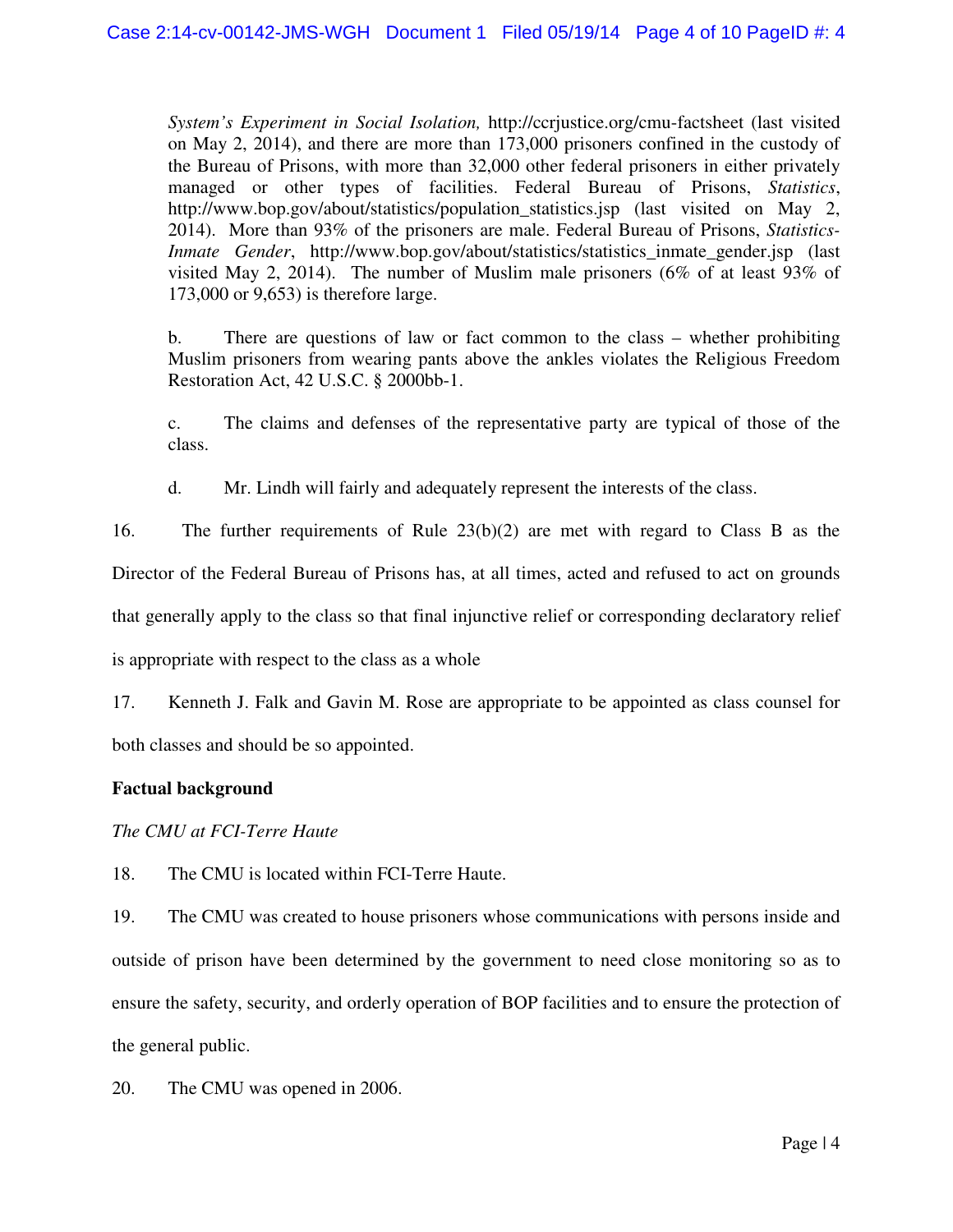21. The CMU is a self-contained general population unit which means that all meals, religious services, and educational, recreational, vocational, and administrative programming and activities for the CMU prisoners take place inside the unit.

22. The CMU contains 55 cells that could hold two prisoners each.

23. However, at the current time there is no double-celling on the unit.

24. At the current time there are approximately 48 prisoners in the CMU.

### *Visitation in the CMU*

 25. Aside from attorney visits, law enforcement interviews, or other extraordinary circumstances, visits at the CMU are non-contact. with no physical contact possible between visitors and prisoners.

 26. Within the CMU, separated by a locked door from the areas that prisoners are allowed regular access to, there are two rooms separated by a plexiglass window.

 27. Formerly, when a CMU prisoner had a visit he would be escorted to one of the rooms and locked in without being searched by guards, either before or after the visit.

 28. His visitor would enter into the other room and the visit would take place through the plexiglass with the parties conversing by phone.

29. A guard always remains immediately outside the visiting rooms.

 30. The visiting room in which the non-prisoner is seated has a glass door so that the guard can observe the visitor and also the prisoner through the plexiglass window.

31. There are both audio and video devices in the visiting rooms and all visits are recorded. *The imposition of searches* 

32. 28 C.F.R. §552.11 governs the searches of prisoners within the BOP.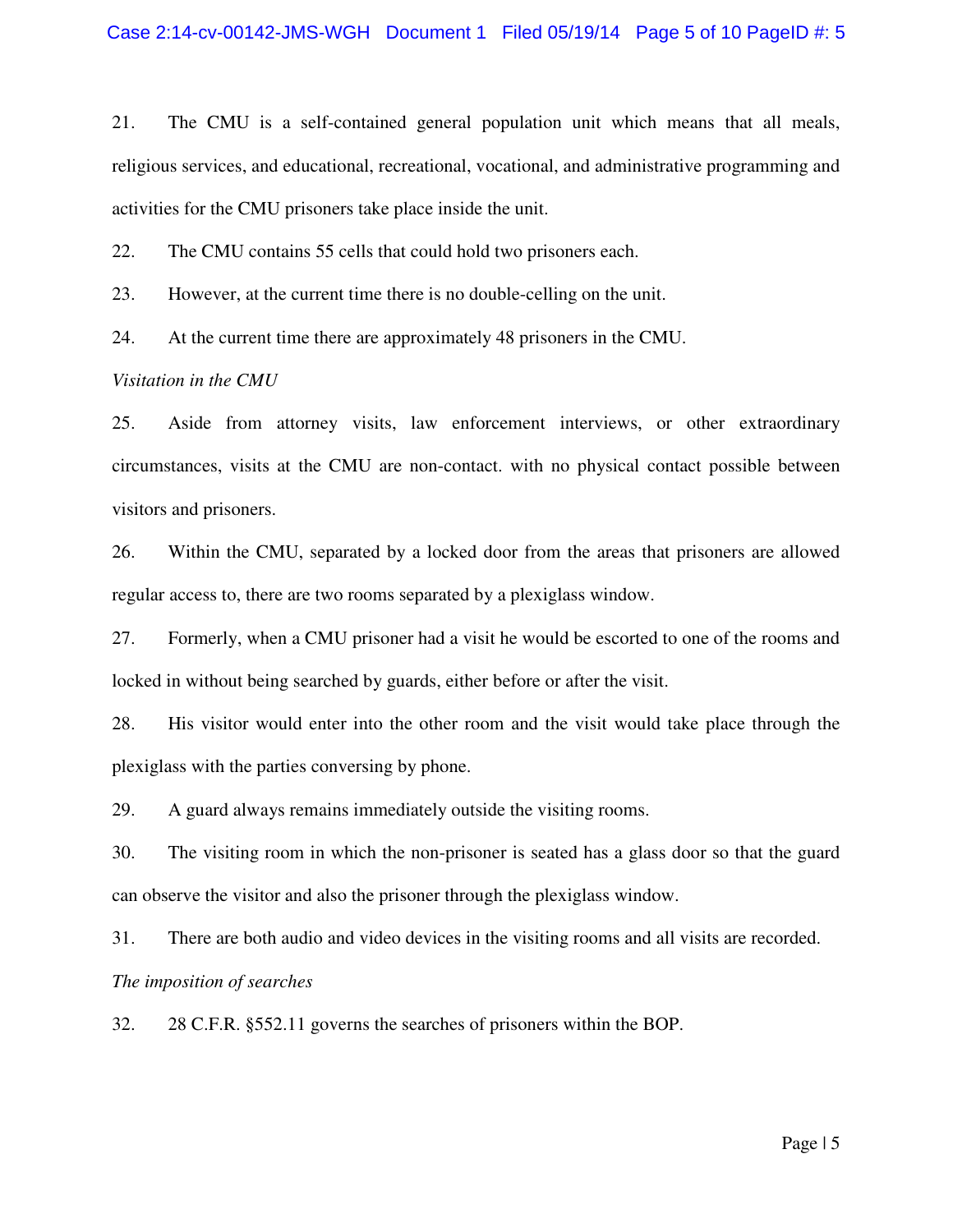33. 28 C.F.R. § 552.11(c) defines a "visual search" as a "visual inspection of all body

surfaces and body cavities."

34. The regulation provides that:

 concealed on the person, or a good opportunity for concealment has occurred. For example, placement in a special housing unit (see 28 CFR part 541, subpart B), leaving the institution, or reentry into an institution after contact with the public (after a community trip, court transfer, or after a "contact" visit in a visiting room) is sufficient to justify a visual search. The visual search shall be made in a manner designed to assure as Staff may conduct a visual search where there is reasonable belief that contraband may be much privacy to the inmate as practicable.

28 C.F.R. § 552.11(c)(1).

35. The BOP's Program Statement Number 5521.05, entitled Searches of Housing Units,

Inmates, and Inmate Work Areas, provides, by way of further explanation, that:

 Housing Unites. Except in minimum security institutions, inmates must undergo a visual search when leaving the institution, for whatever reason (even when being released). 28 CFR 541, subpart B, refers to the Program Statement on Inmate Discipline and Special Examples of other situations requiring visual searches include:

- processing an inmate into an institution through Receiving and Discharge,
- placing an inmate in the Control Unit, and
- • conducting periodic visual searches of inmates returning from outside work details.

Program Statement 5521.05 ¶6 at p. 3.

 36. Until approximately October of 2012, when CMU prisoners went to their non-contact visits they were not subjected to a visual search where they had to strip and expose their body cavities inasmuch as the visits were non-contact, the prisoners did not leave the CMU, they were escorted to the visit by correctional officers, and they and their visitors were under constant observation during the visits.

 37. However, in October of 2012, defendant Warden changed the policy and CMU prisoners were required, both before and after the visit, while being observed by the officer who stood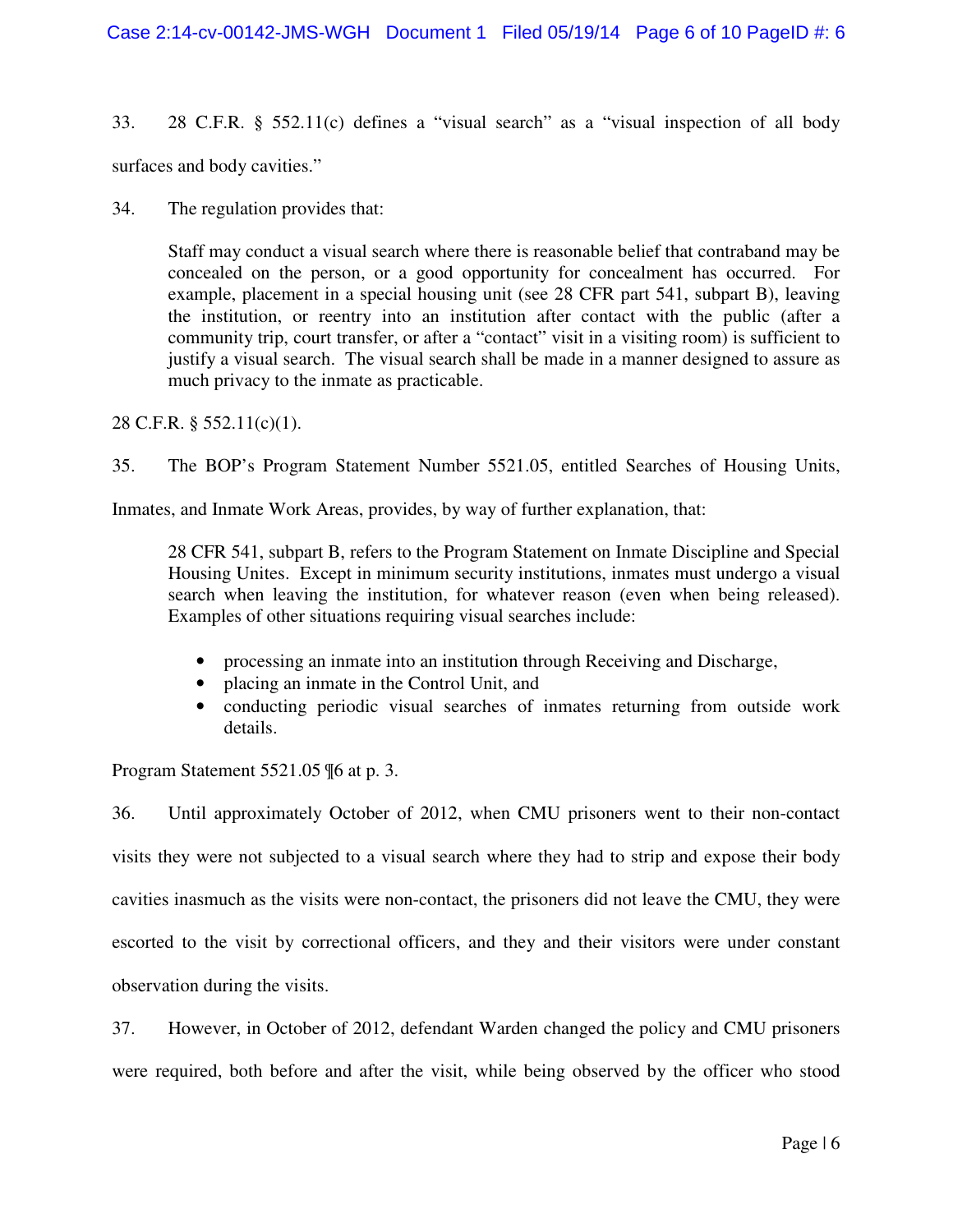#### Case 2:14-cv-00142-JMS-WGH Document 1 Filed 05/19/14 Page 7 of 10 PageID #: 7

 close by, to strip naked, open their mouths, lift up their genitals, and turn around exposing their buttocks or squat and cough. These are "visual searches" within the BOP policy.

 38. Currently, CMU prisoners who are going to non-contact visits continue to be subject to visual searches, which are strip searches, although in the recent past these searches have only occurred before visits. However, to the best of Mr. Lindh's knowledge there has been no formal change to the Warden's policy that requires visual searches both before and after the non-contact visits.

 39. These searches take place in the bathroom next to the room where the prisoners continue to be locked into during the visits.

 40. Visitors continue to visit in the other room with the glass door and the plexiglass window and telephone as described above.

 41. Visits continue to be visually supervised by a correctional officer who is physically present outside the glass door and the visits continue to be observed via listening devices and camera.

 42. Given that these are non-contact and closely observed visits, there is absolutely no reason for the CMU prisoners to be subjected to the "visual searches," which are strip searches.

#### *The pants policy*

 43. The BOP's Program Statement P5360.09, entitled Religious Beliefs and Practices states, at page 14, in discussing ceremonial religious clothing that is allowed, "Islamic inmates may not hem or wear their pants above the ankle."

 44. Both the Koran and the Hadith (the Hadith are reports and sayings of the Prophet Muhammad) note, on numerous occasions, that wearing one's lower garment below the ankles, for men, is prohibited.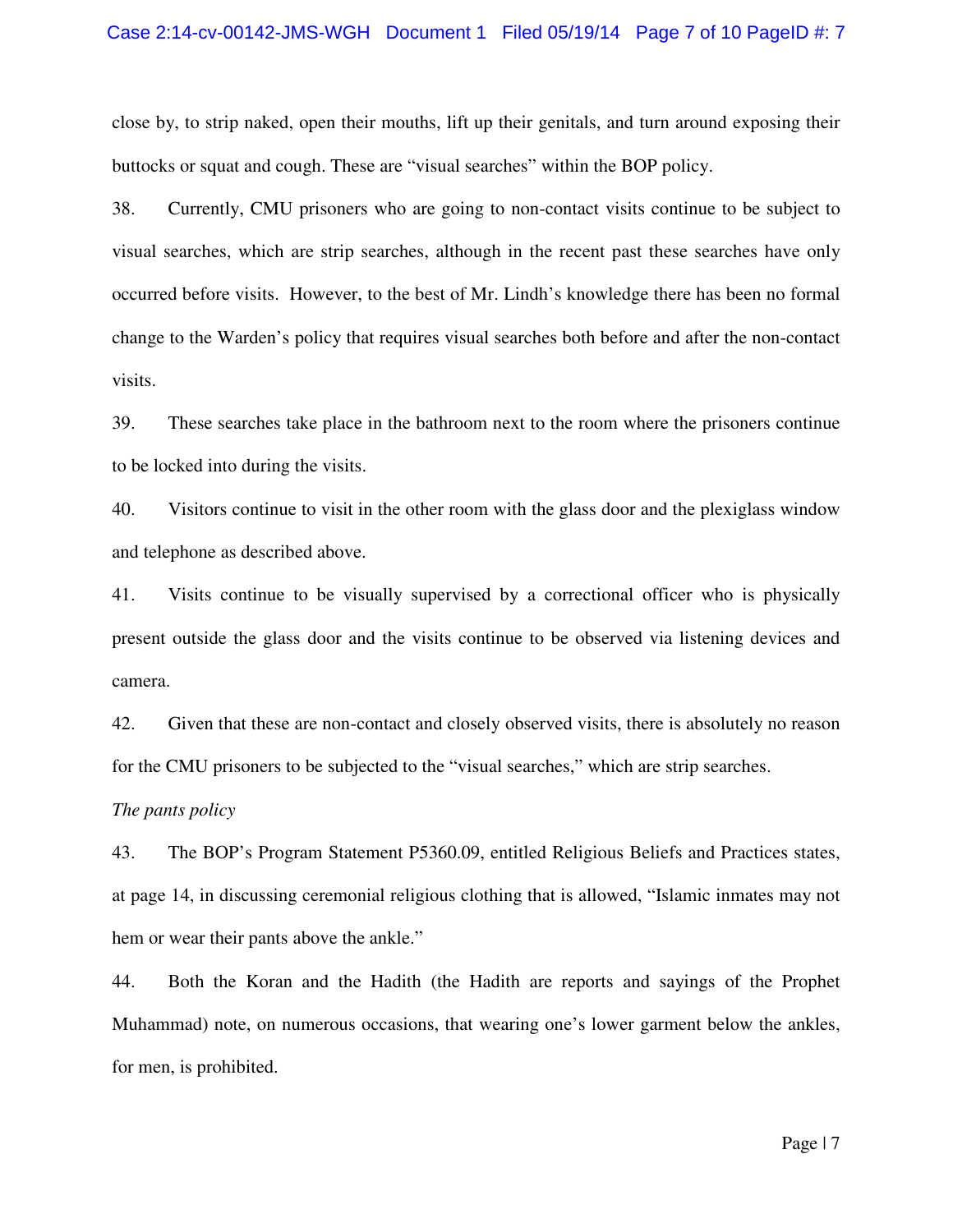#### Case 2:14-cv-00142-JMS-WGH Document 1 Filed 05/19/14 Page 8 of 10 PageID #: 8

 45. There are some who believe that this prohibition arose out of the fact that at the time of the Prophet, wearing one's garments long, so that they were easily soiled, was deemed to be a sign of arrogance and excessive pride – flaunting the fact that the persons did not care that the garment would get dirty.

 46. Today, many Muslims believe that it is sinful if a person knowingly lets his garments go below the ankles.

 47. Prisoners within the BOP are provided pants. Some prisoners, including those within the CMU, may also purchase sweat pants and shorts.

 48. Even if prisoners are allowed to purchase sweat pants and/or shorts, there are times that they must wear the BOP-issued pants – including during visits, among other times.

49. The pants issued to the prisoners by the BOP are sized as to both waist and in-seam.

 50. It would therefore be easy for Muslim prisoners to be issued pants with slightly shorter in-seams so that they would be above their ankles.

 51. Because of the above policy Muslim prisoners are not allowed to request and wear pants that are hemmed above the ankle.

 52. Mr. Lindh, and other prisoners, have been disciplined for wearing their pants above their ankles.

 53. The policy of the Director of the Federal Bureau of Prisons that prohibits Muslim prisoners from wearing their pants above their ankles imposes a substantial burden on plaintiff's religious exercise and the religious exercise of all male Muslim prisoners within the BOP.

54. This policy is not narrowly tailored to promote a compelling governmental interest.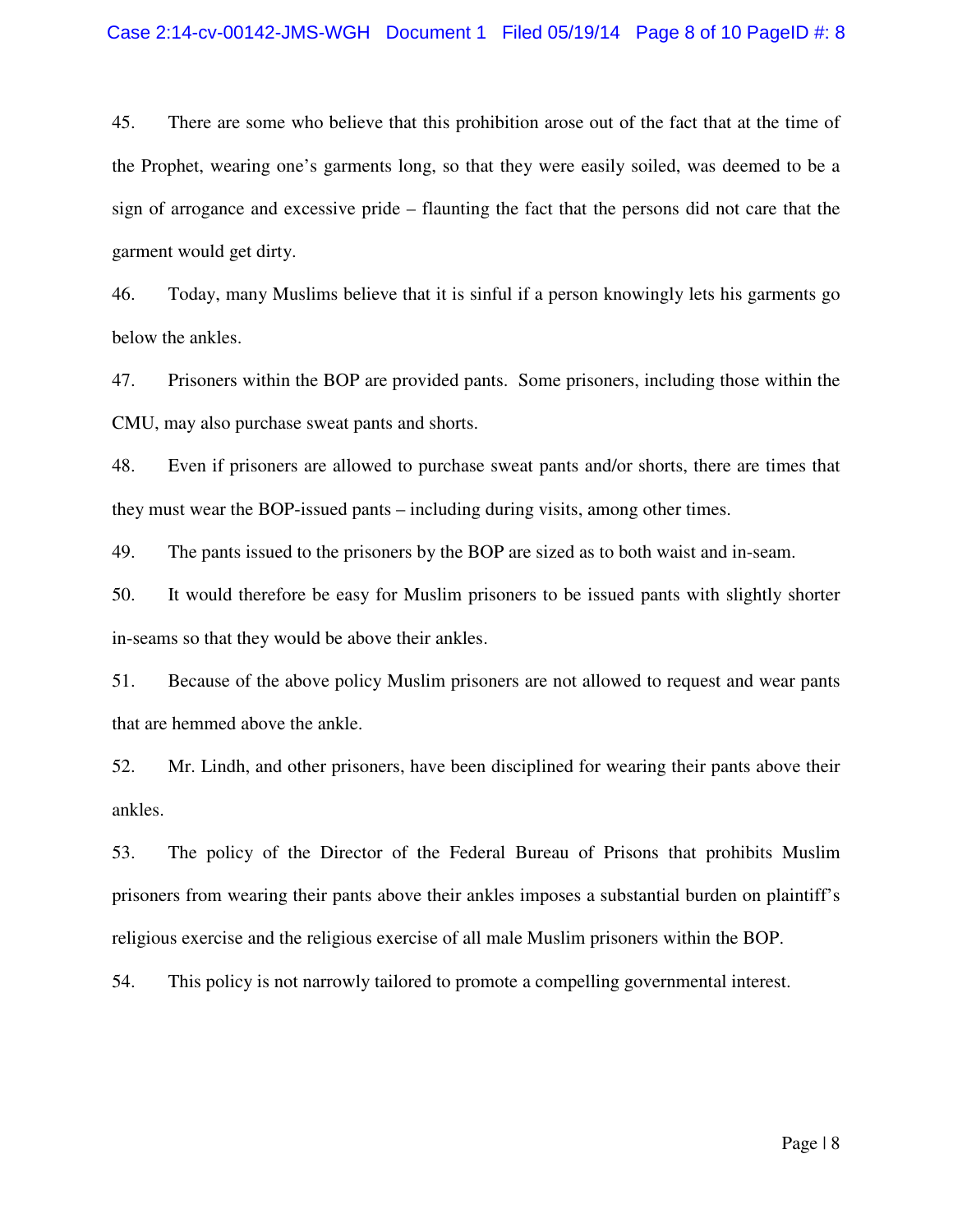# *Grievances*

 55. Plaintiff has fully exhausted his administrative remedies without defendants altering either policy. His grievances are attached as Exhibit A and B.

### *Irreparable harm*

 56. Plaintiff and the putative classes are being caused irreparable harm for which there is no adequate remedy at law.

# **Legal claims**

 57. The policy of defendant Warden, FCI-Terre Haute, of subjecting CMU prisoners to the visual searches, which are strip searches, if they have non-contact visits is unreasonable and violates the Fourth Amendment to the United States Constitution.

 58. The policy of defendant Director, Federal BOP, of prohibiting BOP Muslim prisoners from wearing their pants above the ankle imposes a substantial burden on plaintiff and the putative class's religious exercise and neither furthers a compelling governmental interest, nor is it the least restrictive alternative to further that interest. It is therefore unlawful as violating the Religious Freedom Restoration Act, 42 U.S.C. § 2000bb-1.

# **Request for relief**

WHEREFORE, plaintiff requests that this Court:

1. Accept jurisdiction of this case and set it for hearing at the earliest opportunity.

 2. Certify this case as a class action pursuant to Rule 23(b)(2) of the Federal Rules of Civil Procedure with two classes certified as defined above and with Mr. Lindh as the class representative for both classes.

 3. Declare that the defendants have violated federal law and the United States Constitution for the reasons noted above.

4. Enter a preliminary injunction, later to be made permanent, enjoining: